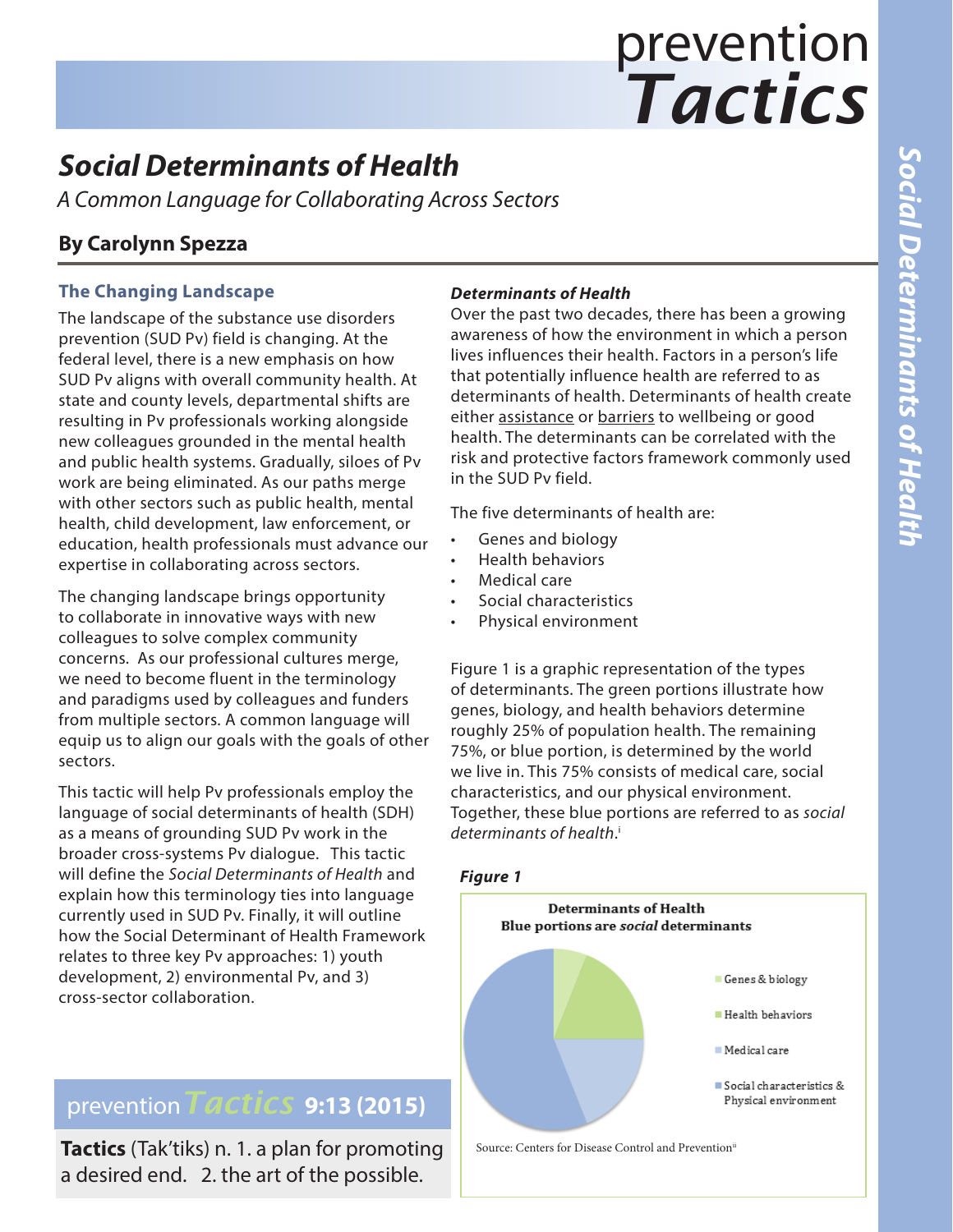#### *Social Determinants of Health*

*SDH* is a framework for understanding how diverse factors in society influence health and it is an invaluable concept as the Pv field moves forward in this changing landscape. Colleagues and funders from multiple sectors are using the SDH framework to systematically reduce disparities and address root causes behind health issues. Pv professionals can be more effective in cross-system collaboration by understanding the framework and language used by colleagues and funders from other systems.

*Social Determinants of Health* is a framework for understanding how diverse societal factors influence health. Colleagues and funders from multiple sectors are using this framework to address root causes behind health issues.

#### *The Value of the Social Determinants of Health Framework*

Growing attention is being focused on SDH. For instance, the federal initiative *Healthy People 2020*  places new emphasis on SDH while continuing to address the full range of determinants.iii Examples of social determinants include, but are not limited to:

- Access to health insurance and a family doctor
- Quality of schools
- Social support
- Availability of resources to meet daily needs
- Type of employment
- Access to nutritious food
- Perceptions of discrimination and equity

#### *SDH are a Priority at State, Federal, and International Levels*

The SDH framework is used to develop policies and strategies at state, federal, and international levels. At the state level, for instance, the California Department of Public Health's (CDPH) *Wellness Plan 2014* uses SDH as a theoretical foundation. The *Let's Get Healthy California Task Force Report* highlights social determinants and outlines steps to eliminate disparities to improve health across the lifespan.

Multiple federal initiatives emphasize the importance of addressing SDH.iv *Healthy People 2020, The National Prevention and Health Promotion Strategy, National Partnership for Action to End Health Disparities, and SAMHSA's Leading Change 2.0* underscore the necessity to focus resources on social determinants. Internationally, the World Health Organization shares this emphasis. In 2008, its Commission on Social Determinants of Health published *Closing the Gap in a Generation: Health Equity through Action on Social Determinants of Health.*

As figure 2 illustrates (following page), Social Determinants of Health can be further broken down into five categories. Consider how some of these SDH categories may influence health. For instance, under the Health and Health Care category, a child with health insurance and an empathetic family doctor will receive greater benefits than a child without healthcare. Under the Neighborhood and Built Environment category, a child living in a high crime neighborhood without a safe place to play has a higher probability of encountering social and environmental challenges than a child that lives in a safe neighborhood.

#### **Social Determinants of Health**

#### **1. Economic Stability**

- Poverty
- **Employment**
- Food Security
- Housing Stability
- **2. Education**
- High School Graduation
- Enrollment in Higher Education
- Language & Literacy
- Early Childhood Education & Development

#### **3. Social & Community Context**

• Social Cohesion

- Civic Participation
- Perceptions of Discrimination & Equity
- Incarceration/Institutionalization

#### **4. Health & Health Care**

- Access to Health Care
- Access to Primary Care
- Health Literacy

#### **5. Neighborhood & Build Environment**

- Access to Healthy Foods
- Quality of Housing
- Crime & Violence
- Environmental Conditions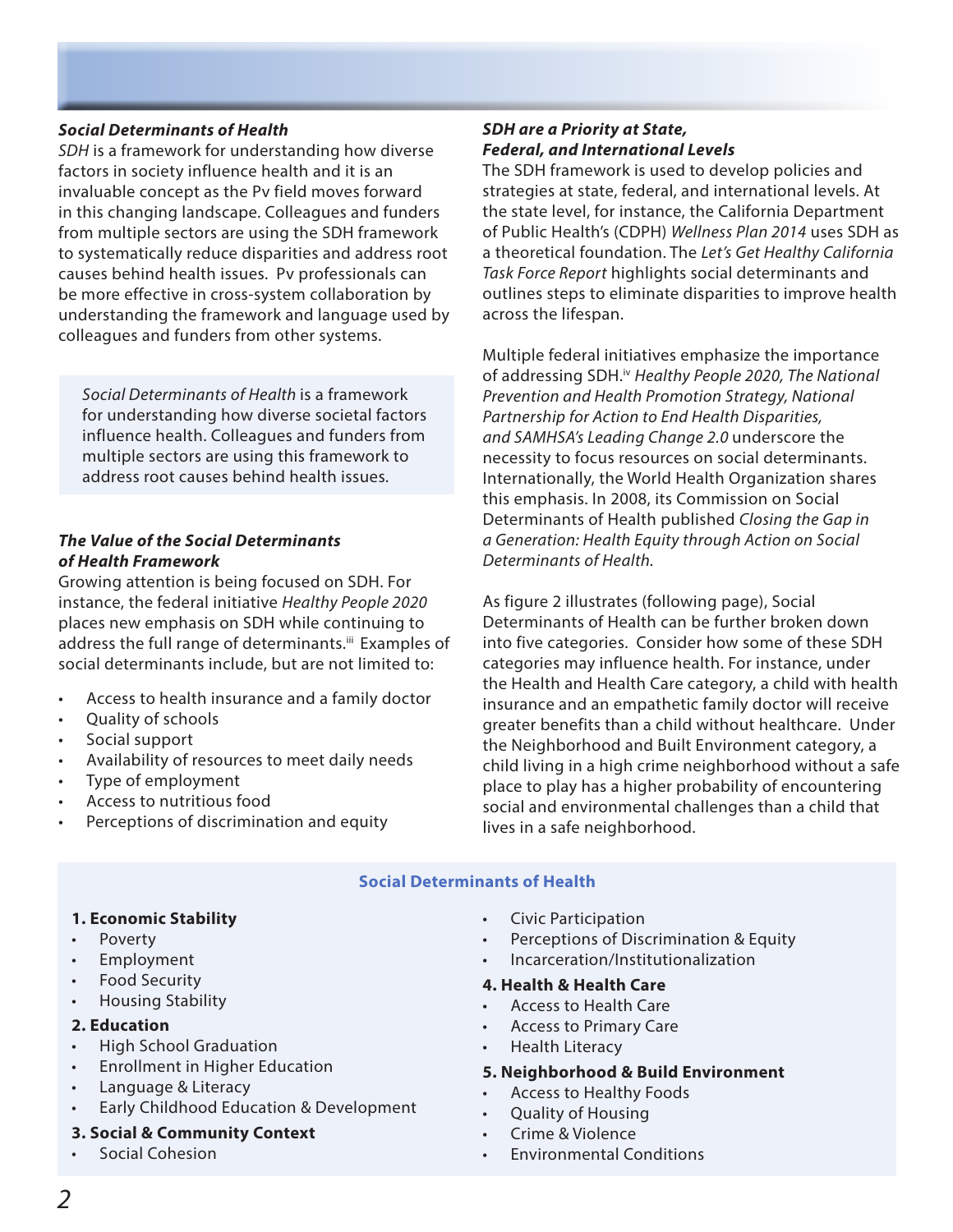

Source: Department of Health and Human Services, Office of Disease Prevention and Health Promotion.<sup>v</sup>

Decades of rigorous research indicate social determinants are closely tied to health outcomes. As a result, federal agencies, state departments, and international bodies such as the World Health Organization are concentrating resources to improve SDH among vulnerable populations. SUD Pv practitioners can relate the SDH framework to paradigms within the SUD Pv field. To assess how the SUD Pv field can map onto sectors using the SDH framework, it may be helpful to employ the metaphor of health as a journey. The Robert Wood Johnson Foundation recommends this metaphor for communicating SDH across sectors because this technique creates common ground across diverse audiences and supports communication that resonates across systems.<sup>vi</sup>

#### **Health as a Journey**

Each person must journey through childhood and adolescence to arrive at adulthood. The journey may look a bit different for each individual. Everyone is born into a specific family context consisting of particular cultural and physical backgrounds. The environment from which each individual comes from and the environments that they encounter will influence

their health along their journey. The resources accumulated, the people they encounter, and with whom they associate will make-up the individual person and influence their journey. Each young person is impacted by the choices they make, how they respond to the roadblocks they encounter, and their resiliency to overcome challenges along the way.

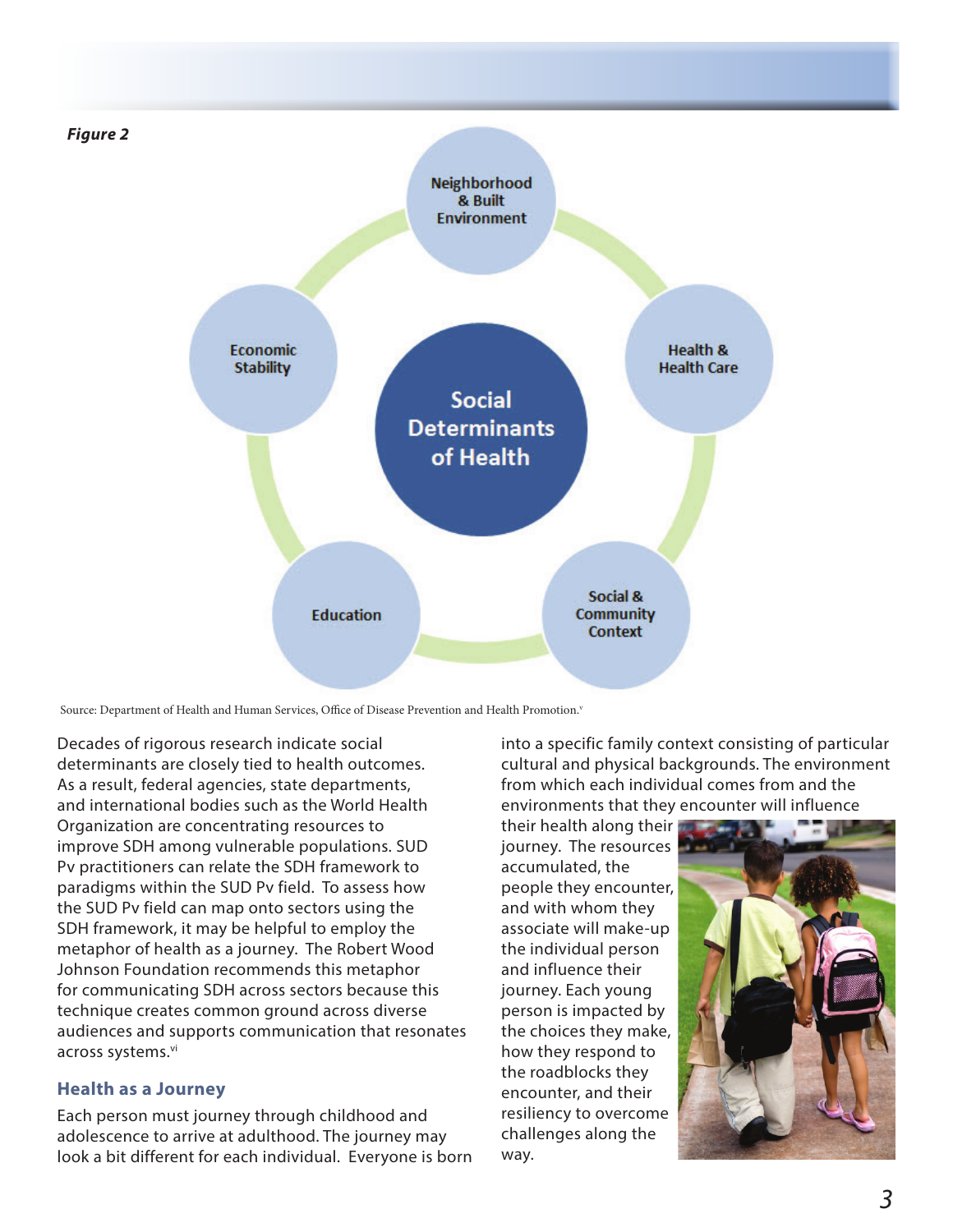#### *Resources*

Each person begins their journey with available resources and more resources must be found along the way. Theoretically, some youth are given a backpack outfitted with boots, warm clothes, a GPS device, a tent, and all the freeze-dried food they will require. Other youth are given a portion of these items and must assert effort along the way to either find these items themselves or complete the journey without them. The accessible resources will make their journey more or less challenging, and the resources they access will affect their health.

#### *Environmental Influences*

The environment in which a young person is raised, as well as the environment in which he or she moves throughout childhood will exert an impact on their health condition throughout their journey. Environmental influences include the safety of home, access to drugs and alcohol, a good education, nutritious food, and quality healthcare services.

#### *Social Influences*

Social influences also impact the journey to health. These influences relate to a young person's ability to connect with people along the way who will help or harm their journey. Caring adults and peers can provide essential navigation support, while people who engage in high-risk behaviors have the potential to disrupt the journey to becoming a healthy adult.

#### *The Individual*

The individual needs to consider physical health (disease or disabilities), mental health, and character traits (attitude, talents, and resourcefulness). Even if all things were equitable in terms of resources and environment, individual variations will impact the journey. For example, genetic factors may create predispositions to physical and mental health, including addiction. These factors play a role in how the individual responds to their environment and the opportunities and challenges they face along life's journey.

#### *The Challenges*

Every young person will face challenges and roadblocks to good health. The challenges can be heightened by a lack of basic resources or social supports. The make-up of the individual can present challenges depending on physical or mental illness.

Additional factors present roadblocks that must be avoided or overcome to stay on a path to good health. Roadblocks may include limited access to medical care, nutritious food, educational opportunities, or social supports.

Many sectors concerned with health share the goal of ensuring that all youth arrive in robust physical and mental health. One key strategy for collaboration is finding a common language to communicate goals and strategies across sectors. The journey towards health is described in the SUD Pv field through the interplay of risk and protective factors. This journey can also be understood in the context of the SDH. By paying attention to shared goals that are described differently, health professionals can better communicate and collaborate across sectors.

#### *What Makes for Good or Ill Health Throughout the Journey?*

SUD Pv, mental health, public health, education, and juvenile justice share key concerns that can be conceptualized through this journey metaphor. Cross-sector collaborations can be supported through the strategic utilization of the SDH language to answer similar questions across systems.

- What can we do to ensure that all young people are equipped for a successful journey towards health?
- How can we prepare young people for exposure to drugs and alcohol?
- How do we identify youth who experience heightened risk for substance abuse?
- What can we do to improve the environment for all youth?
- How can we best identify and provide access to resources that alleviate health disparities?
- What strategies can we implement to help the individual gain the knowledge, skills, and behaviors to overcome obstacles?

#### *Prevention Language: Risk and Protective Factors*

Figure 3 illustrates a combination of risk and protective factors that youth may encounter on their health journey. The field of SUD Pv has spent years analyzing research to develop a comprehensive list of risk and protective factors that affect the prevalence of substance use disorders. Risk and protective factors bring clarity to why some youth fare better than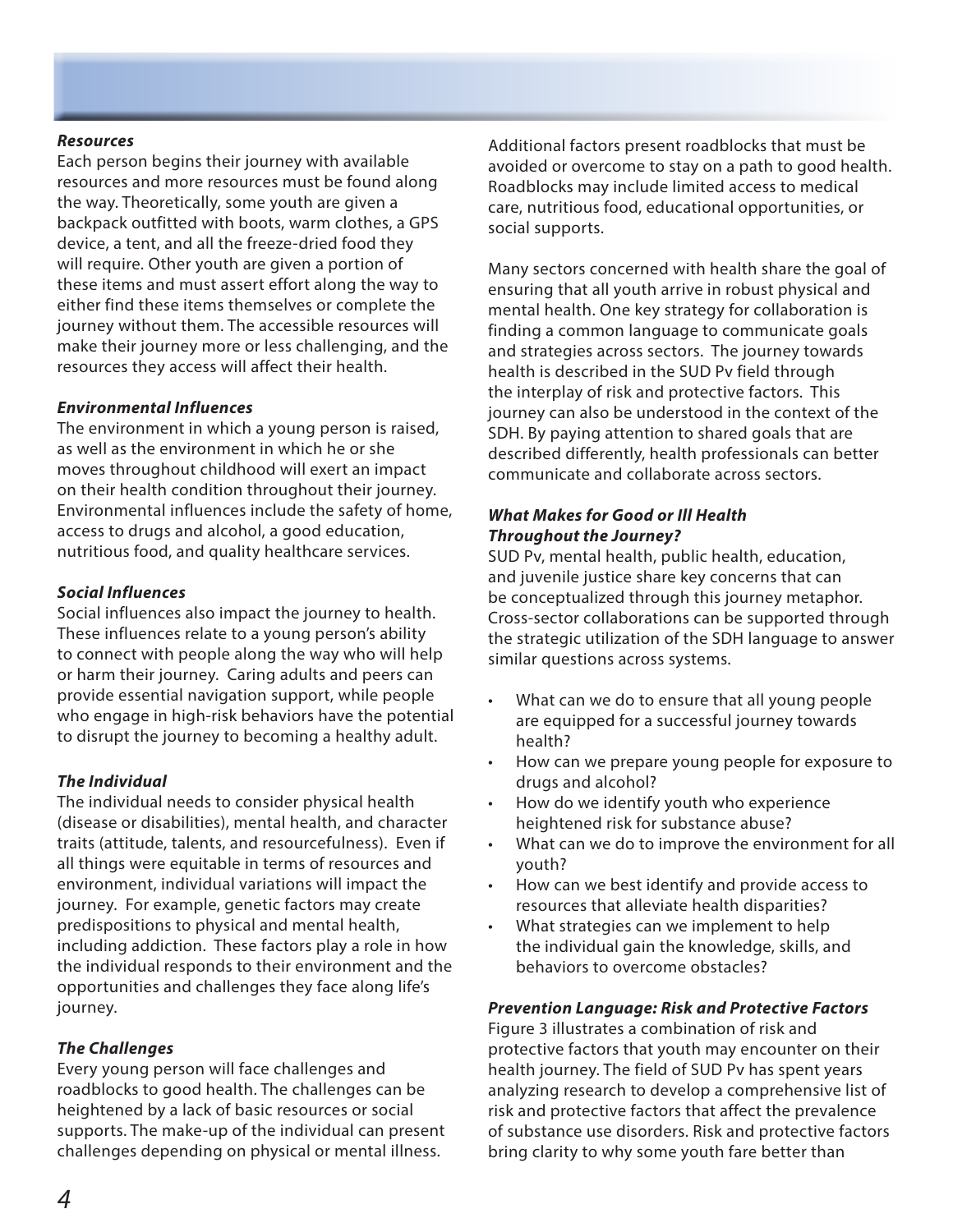*Figure 3*

| <b>Protective</b><br><b>Factors</b><br>Youth's Journey to Adulthood | High quality schools with<br>extra academic support | Strong neighborhood<br>attachment | policies in schools<br>Anti-druguse | & communication skills<br>Support building social | Parent bonding                 | Some children find<br>these protective factors<br>in their environment.<br>For children who do<br>not readily find them,<br>programs can be<br>designed to create<br>these protective<br>factors. |
|---------------------------------------------------------------------|-----------------------------------------------------|-----------------------------------|-------------------------------------|---------------------------------------------------|--------------------------------|---------------------------------------------------------------------------------------------------------------------------------------------------------------------------------------------------|
| <b>Risk Factors</b><br>[Roadblocks]                                 | Low quality schools with<br>poor academic support   | Poverty                           | Drug availability                   | <b>Exposure to violence</b><br>& trauma behavior  | Lack of parenta<br>supervision | Other children<br>experience these risk<br>factors in their<br>environment. For<br>them, programscan be<br>designed to foster<br>resiliency and reduce or<br>eliminate barriers.                  |

others on their journey and assists professionals in strategically coordinating assistance along the way. (See the *Resources* section for link to a detailed list of Risk and Protective Factors.)

Many SDH correlate with the risk and protective factors used in the SUD Pv field. This overlay creates an opportunity to work collaboratively with other fields to create long-term solutions to an array of complex challenges that youth experience.

#### *Towards a Common Language*

The SUD Pv field has established that risk and protective factors affect the prevalence and consequences of substance use. For instance, youth arrested for substance use-related offenses may experience different consequences based on their

communication skills, their parents' education, prejudice in the justice system, or the extent of their parents' resources to mitigate potential outcomes.

An understanding of risk and protective factors brings clarity to why certain youth struggle more than others, as well as why certain youth face more adverse consequences than others. The understanding of risk and protective factors assists professionals in planning how to effectively support youth on their journey. **Addressing risk and protective factors supports prevention professionals to improve overall youth health outcomes by translating prevention language when speaking to colleagues and funders using the language of SDH.**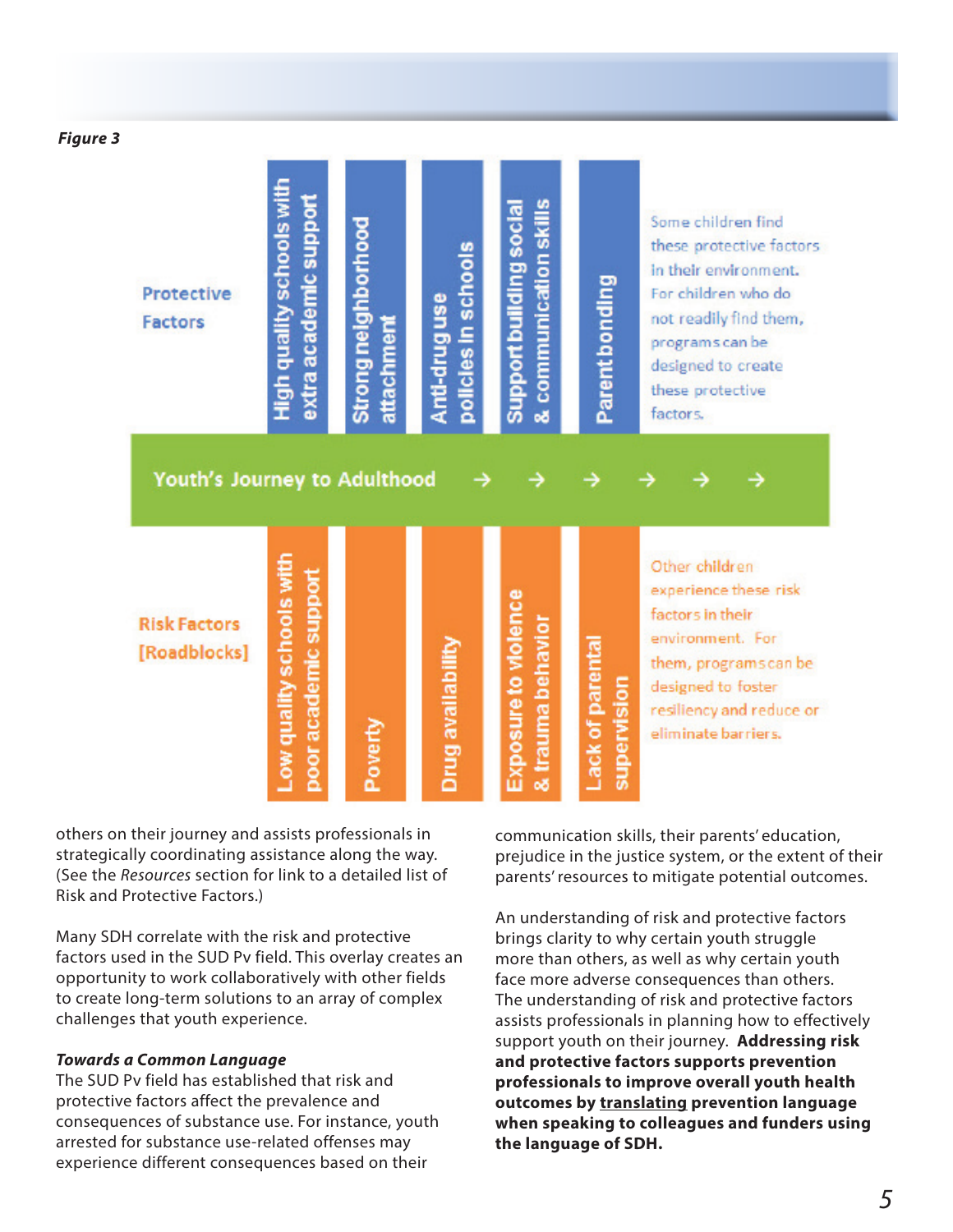Figure 4 presents an abbreviated list of risk factors for substance use among youth. Each of these risk factors can correlate to social determinants that create hazards or roadblocks for youth. The SUD Pv field alone cannot solve these complex issues. However, partners from other sectors are also working to reduce or eliminate the same disparities. SDH can be used to expand the scope of SUD Pv by working with partners from multiple sectors.

#### *Figure 4*

#### **Examples of Substance Use Risk Factors Linked to the Social Determinants of Health Framework**

- High unemployment
- Residents at or below the poverty level
- Lack of strong social institutions
- Residents feel little sense of "connection" to community
- High numbers of students who fail academically

#### **Social Determinants of Health Connect with Prevention Strategies**

Key Pv approaches include those that target individuals and those that seek to improve the environment in which individuals live. Individual strategies focus on helping young people grow and develop healthy lives free from substance abuse. Environmental approaches seek to affect change by modifying risk factors in the environment. Both micro-level and macro-level approaches are congruent with SDH. This section draws concrete parallels between the frameworks employed by micro-level youth development approaches, macro-level environmental Pv approaches, and the SDH Framework.

#### *Youth Development*

A micro-level approach focuses on supporting individual youth and may target universal, selective, and indicated youth populations. The goal of micro-level approaches is to build protective factors and minimize risk factors. A key micro-level approach

#### *Figure 5*



#### **Concern for Youth Development Becomes a Bridge for Communication**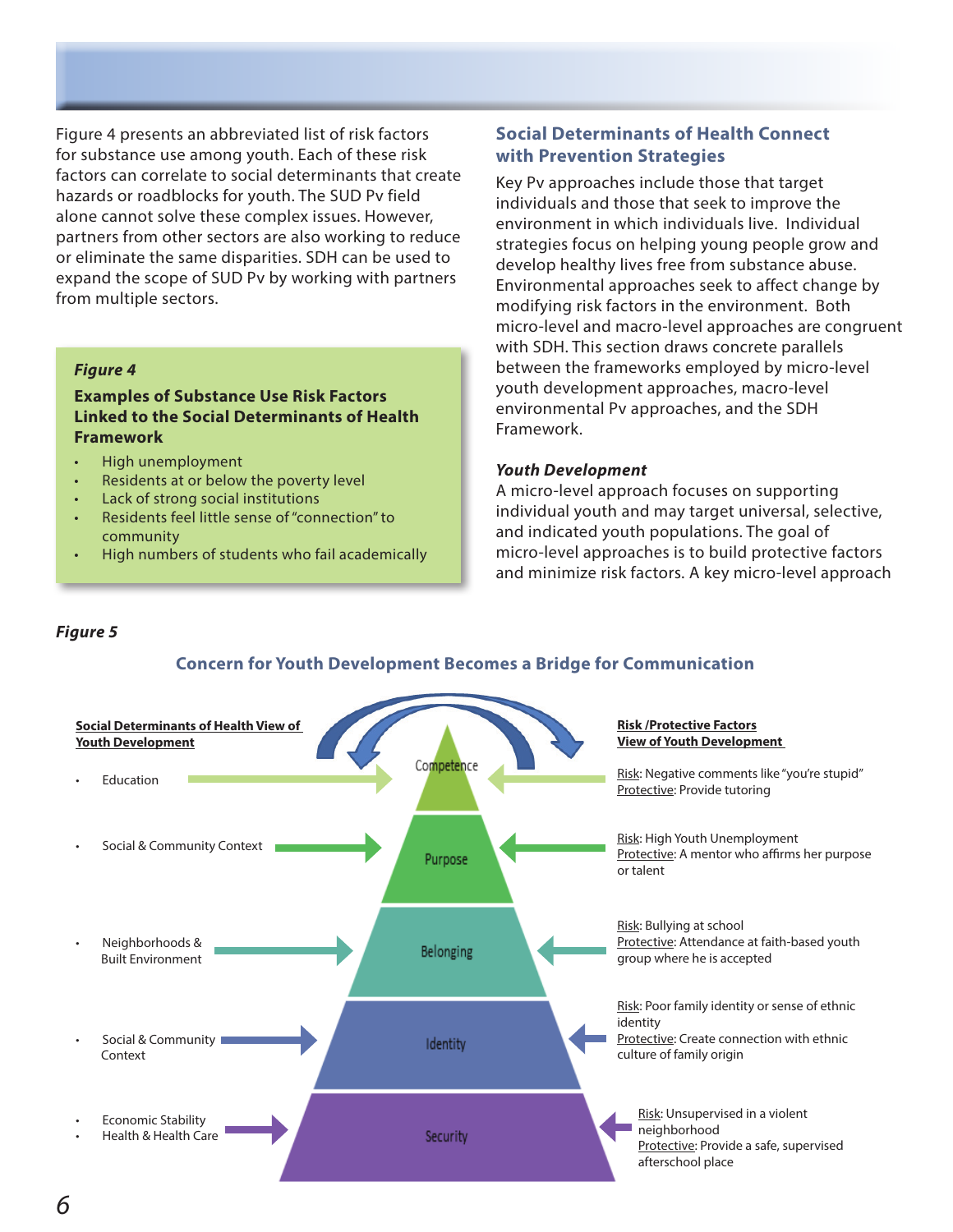used in SUD Pv is based on youth development theory. According to Kathy Koch, author of *Finding Authentic Hope and Wholeness: 5 Questions That Will Change Your Life*, there are five core needs to be provided for youth to mature into healthy, well-functioning adults.<sup>VII</sup> According to figure 5 on the previous page, the five core needs are security, identity, belonging, purpose, and competence. At each level of this pyramid, Pv practitioners might focus on seeking ways to reduce the risks and increase protective factors in each area of need. The diagram below shows how each area of need builds upon one another. The SDH framework maps onto this pyramid in slightly different ways than the risk and protective factor framework, but both can be used to discuss positive youth development. One benefit of the SDH framework is that it can be used to promote the relevance of evidence-based models like youth development across sectors with shared goals of improving health for youth.

#### *Environmental Prevention*

SDH can also be closely aligned with SUD Pv's primary macro-level approach of environmental Pv. Environmental Pv "recognizes that problems are often not found within individuals, but in the environment."viii Thus, environmental Pv focuses efforts on reducing substance use by modifying factors such as policy and enforcement, access and availability, and community norms. Some partners who focus on how social determinants affect individual health may seek to increase services such as mentoring, counseling, and other direct services that support youth. Other partners who think in terms of environmental Pv strategies may focus on coalition building, policy work, and reducing health disparities.

#### **Social Determinants of Health and Prevention Strategies Coincide**

Many risk and protective factors outlined in the substance use Pv field align with SDH garnering emphasis at state, federal, and international levels. Risk and protective factors also correspond with work being completed in schools, childcare centers, violence Pv programs, medical offices, and public health agencies. The SDH framework overlaps with the dynamic Pv work of these diverse fields.

Different fields specialize in supporting the needs of children and youth in our communities in different ways. One sector may use academic education as its

primary tool to support youth. Another sector may use parent bonding and responsive infant care, while another uses access to health insurance. The common link is that each sector is working to strengthen the social determinants that support child/youth development and reduce the presence of roadblocks along the way. The language of SDH can help determine where our work overlaps and where cross-sector collaboration is strategic.

Influential organizations, agencies, and sectors are using the SDH framework to strategically propel Pv work. The concept of SDH is meaningful because it provides a common framework that can be used to develop and communicate strategic responses to health disparities across sectors with stakeholders, partners, and funders.

Working together across sectors to reduce health disparities, contribute resources, improve environmental factors, connect people, and help youth develop the abilities they will need to navigate their journey leads to improved health overall. Health professionals can work together in a variety of ways to make the conditions of good health achievable for everyone. Merging the goals of the SUD Pv field with the larger Pv movement is supported when all Pv professionals invest in creating shared paradigms. SDH represents an opportunity to build a language that can be used across Pv efforts, ultimately supporting broader efforts to sustain the health and wellness of all youth.

#### *Figure 6*

The World Health Organization outlines 10 influential social determinants of health in its *The Solid Facts* publication. Many of these correspond with both risk and protective factors, as well as priorities of potential partners in our communities.

- 1. Early life experience
- 2. Social exclusion
- 3. Addiction
- 4. Stress
- 5. Work
- 6. Social gradient
- 7. Unemployment
- 8. Social support
- 9. Food
- 10. Transportation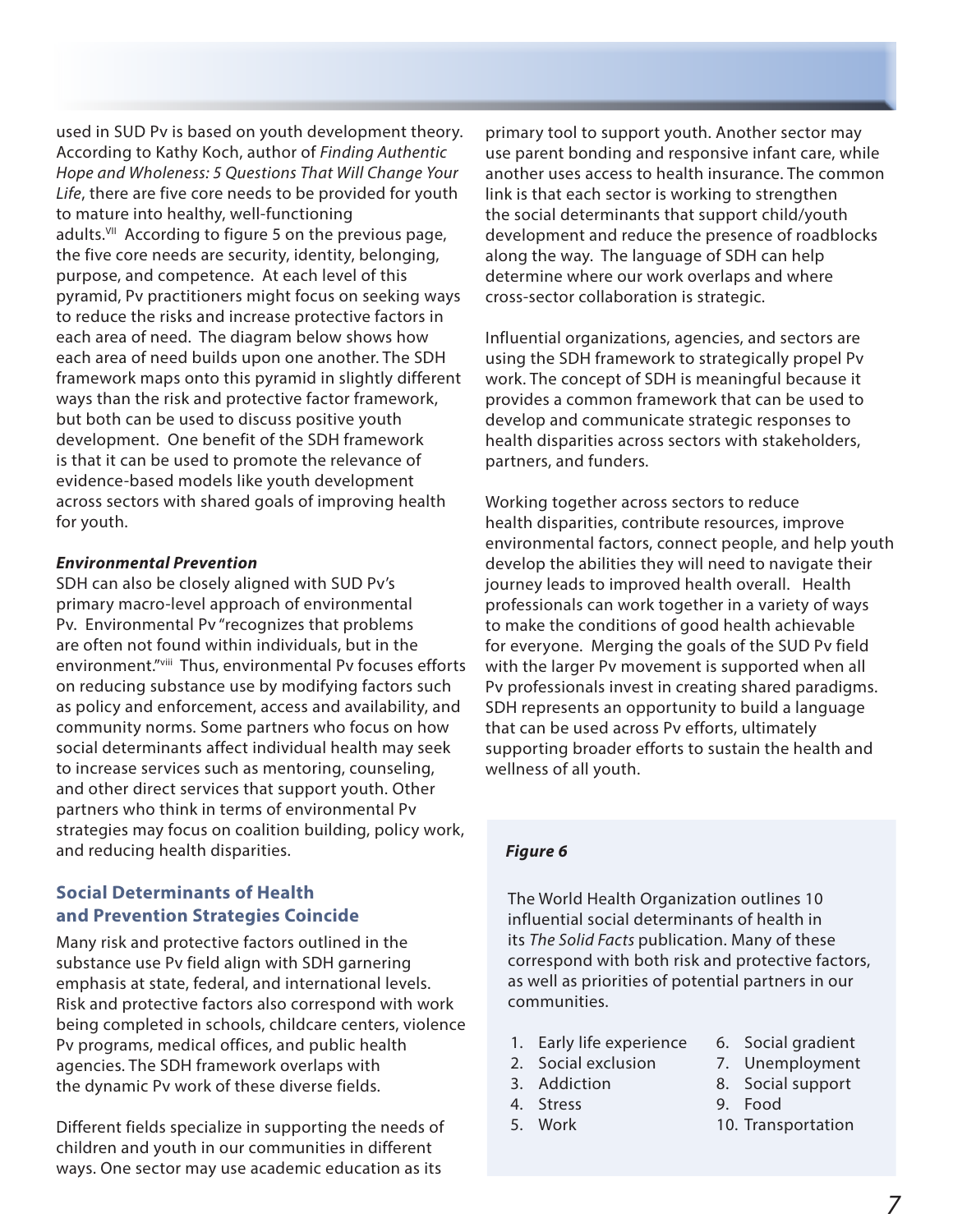# Additional Resources

#### Detailed List of Social Determinants of Health

Healthy People 2020 website. Social Determinants of Health webpage. Available at https://www. healthypeople.gov/2020/topics-objectives/topic/socialdeterminants-health

#### Detailed List of Risk and Protective Factors

Massachusetts Health and Human Services website. Risk and Protective Factors webpage. Available at http://www.mass.gov/eohhs/gov/departments/dph/ programs/substance-abuse/providers/prevention/ risk-and-protective-factors.html

#### Strategy: *Addressing Social Determinants of Health and Development*

Community Tool Box (2014). Available at http://ctb. ku.edu/en/table-of-contents/analyze/ analyze-community-problems-and-solutions/ social-determinants-of-health/main

Webinar: *A New Way to Talk About the Social Determinants of Health*. Robert Wood Johnson Foundation (2010). Available at http://www.youtube.com/ watch?v=xtQBRtTxpH0&feature=youtu.be

Report: A New Way to Talk About the Social Determinants of Health. Robert Wood Johnson Foundation (2010). Available at http://www.rwjf.org/content/dam/farm/reports/ reports/2010/rwjf63023

Introductory Article & Video: Empathy and Appreciation for the Impact of the Social Determinants of Health. Hammer, G. (November 2013). Human Capital Blog, Robert Wood Johnson Foundation. Available at http:// www.rwjf.org/en/blogs/human-capital-blog/2013/11/ empathy\_and\_apprecia.html

Webinar: *County Spotlight Series: The Marin County Prevention Hub: A Story of Evolution, Collaboration, and Prevention*

Center for Applied Research Solutions presentation (September 2013). Available at http://www.ca-cpi.org/ training/webinars\_past.php

# **REFERENCES**

i As cited on Centers for Disease Control and Prevention website. (updated March 2014). Social Determinants of Health; Frequently Asked Questions. Retrieved from http://www.cdc.gov/ socialdeterminants/faq.html

ii Centers for Disease Control and Prevention website. (updated March 2014). Social Determinants of Health; Frequently Asked Questions. Retrieved from http:// www.cdc.gov/socialdeterminants/faq.html

iii Office of Disease Prevention and Health Promotion. (updated October 2014) Healthy People 2020 website: Determinants of health: A framework for reaching healthy people 2020 (video). U.S. Department of Health and Human Services. Retrieved from http:// www.healthypeople.gov/2020/about/ foundation-health-measures/ Determinants-of-Health#social

iv Office of Disease Prevention and Health Promotion. (updated January 2015). Healthy People 2020 website; Social Determinants of Health. U.S. Department of Health and Human Services. Retrieved from http:// www.healthypeople.gov/2020/topics-objectives/ topic/

social-determinants-health#three

v Office of Disease Prevention and Health Promotion. (updated October 2014). Health People 2020 website: Social determinants of health. U.S. Department of Health and Human Services. Retrieved from https:// www.healthypeople.gov/2020/topics-objectives/ topic/social-determinants-health

vi Robert Wood Johnson Foundation (2010). *A New Way to Talk About the Social Determinants of Health*. Retrieved from http://www.rwjf.org/content/dam/ farm/reports/reports/2010/rwjf63023

vii Kathy Koch, *Finding Authentic Hope and Wholeness: 5 Questions That Will Change Your Life* (Chicago: Moody Press, 2005)

viii North, D., with Coulter-Bracey, M., and Barrera, A. (2014) Culturally responsive environmental prevention. *Prevention Tactic*. Center for Applied Research Solutions; Community Prevention Initiative.